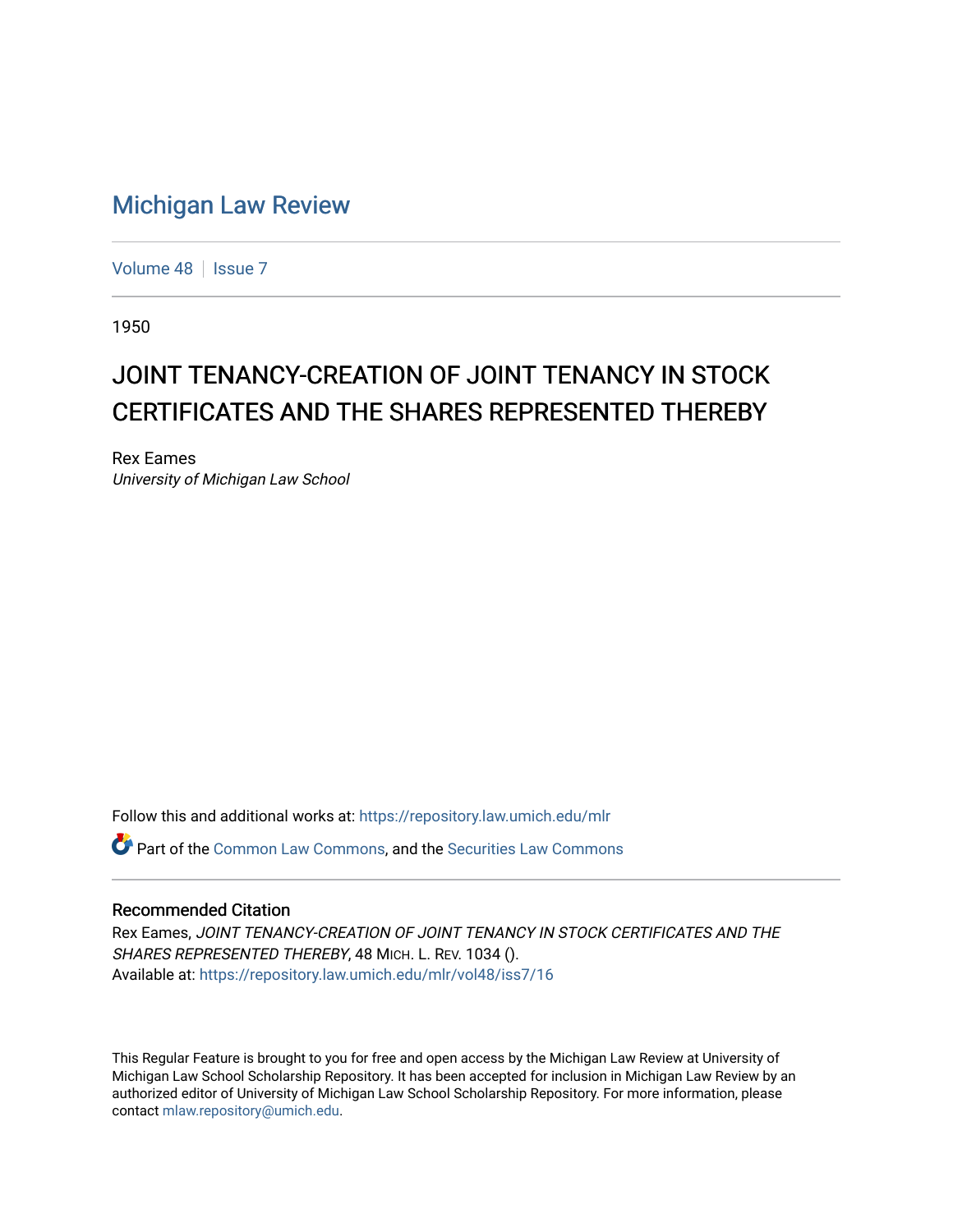JOINT TENANCY-CREATION OF, JOINT TENANCY IN STOCK CERTIFICATES AND THE SHARES REPRESENTED THEREBY-A, registered owner of certain stock certificates, endorsed them and turned them over to an agent with instructions to forward them *to* the respective corporations for transfer of the shares *to* A and B as joint tenants. Thereafter, the corporations issued certificates *to* A and B "as joint tenants with the right of survivorship and not as tenants in common." The plaintiff, *A's* administrator, brought a bill in equity against *B* to recover a one-half undivided interest in the shares of stock. *Held,* bill dismissed. No joint tenancy was created as there was an absence of the unities of time and title. However, a tenancy in common arose and since B had paid a valuable consideration, the equity court decreed that the plaintiff holds the legal title to his one-half undivided interest in the shares impressed with a constructive trust in favor of B. *Strout v. Burgess,* (Me. 1949) 68 A. (2d) 241.

It is now beyond question that a joint tenancy may be created in personalty. In determining the creation and consequences of such title in personalty, the courts have looked to the origin and evolution of the joint tenancy as an estate in land.1 Thus, the requirement of the unities of time, title, interest, and possession has confronted the courts.<sup>2</sup> In cases like the principal case, another well-settled rule of the common law has complicated the simple effectuation of the grantor's intent, namely, a grantor cannot convey to himself but continues to hold under his original title.<sup>3</sup> Many courts have applied the fourfold unity

<sup>&</sup>lt;sup>1"</sup>... a joint tenancy in personal property must be created in the same manner as a joint tenancy in real estate." In re Wilson's Estate, 336 Ill. App. 18 at 33, 82 N.E. (2d) 684 (1948).

<sup>&</sup>lt;sup>2</sup> 2 BLACKST. COMM., Wendell ed., 180 (1854).

<sup>3</sup> Cameron v. Steves, 9 N.B.R. 141 (1858).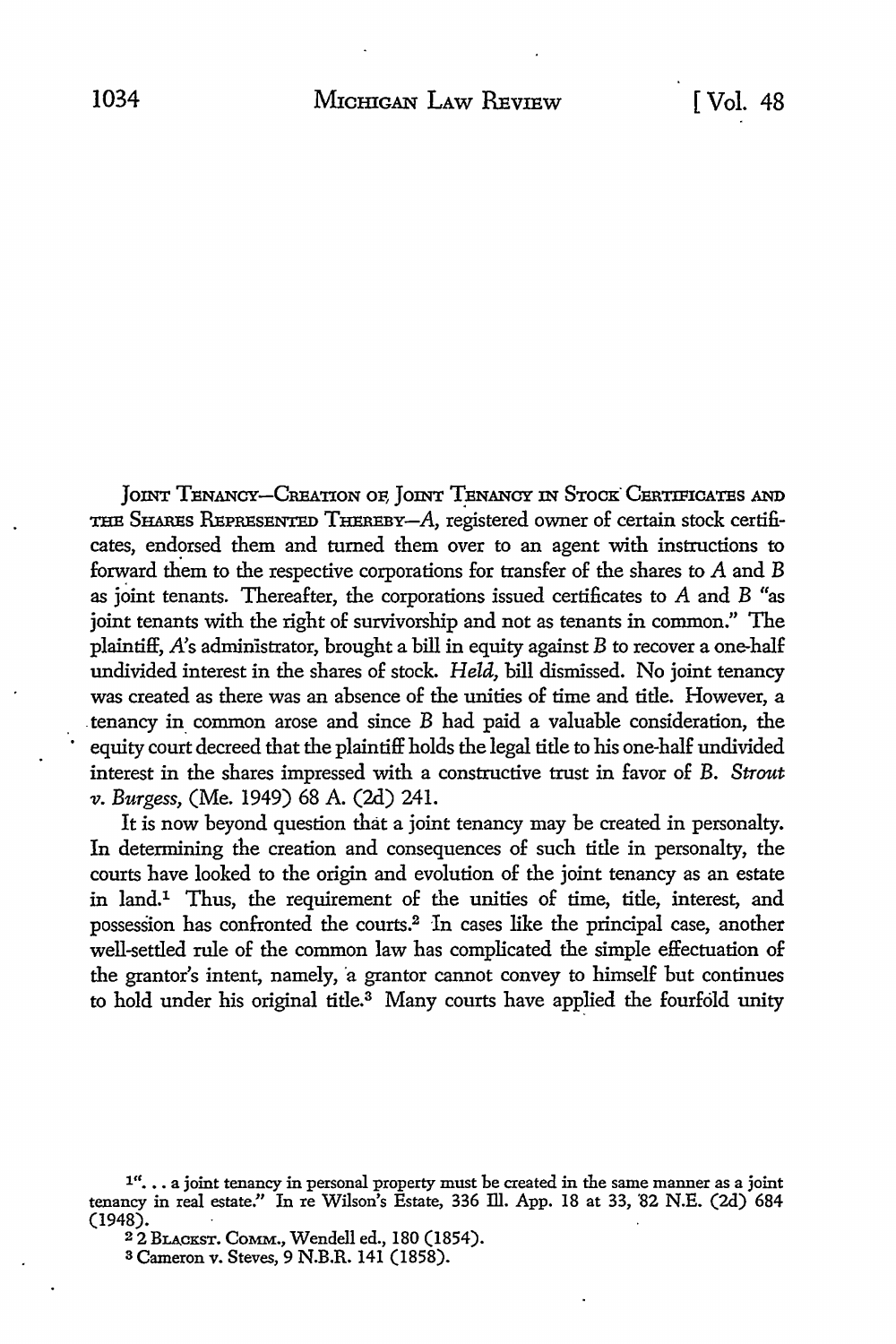1950] RECENT DECISIONS 1035

rule strictly and have denied the creation of a joint tenancy under the facts of the principal case.<sup>4</sup> This result has been an unfortunate frustration of the grantor's intent with no compensatory achievement. A second group of courts, unable to discover the wisdom or utility of this anachronism of the feudal law, have denied its application, thus relying entirely upon the intent of the parties.<sup>5</sup> In many states, a wise legislature has provided the necessary change by allowing a person to convey to himself and another in joint tenancy.6 In the absence of pertinent legislation, the entire court in the principal case held that the common law rule prevailed. Since in a conveyance to himself a grantor holds under his original title, the majority of the court held that the unities of time and title were absent; thus, no joint tenancy was created. Two concurring judges, however, held that all four unities were present because of the unique character of stock certificates and their mode of transfer. It is well established that circumvention of the four unities rule may be accomplished by the owner, X, conveying to a third party, who, in tum, reconveys "to X and Y as joint tenants." The concurring judges evidently considered the endorsement of the stock certificates and delivery of them to the corporation as analogous to the "conveyance to a third party" device.7 Such a theory is dependent upon two considerations: (1) the relation of the certificate to the shares represented, and (2) the quality and effect of the "delivery." The earlier and still widely accepted view is that the certificate is merely evidence of the right to participate in the corporation's earnings.<sup>8</sup> Under this theory, it is manifest that the concurring judges' theory must fail, for transfer

4 Wright v. Knapp, 183 Mich. 656, 150 N.W. 315 (1915); Deslauriers v. Senesac, 331 Ill. 437, 163 N.E. 327 (1928); Hass v. Hass, 248 Wis. 212, 21 N.W. (2d) 398 (1946); noted in 44 MrCH. L. REv. 1144 (1946); Stuehm v. Mikulski, 139 Neb. 374, 297 N.W. 595 (194 I); See also, 62 A.L.R. 514 for annotation.

<sup>5</sup>Matter of Dalsimer, 167 App. Div. 365, 148 N.Y.S. 914 (1915), a case involving stock certificates; Matter of Horler, 180 App. Div. 608, 161 N.Y.S. 957 (1917); Therrien 'v .. Therrien, 94 N.H. 66, 46 A. (2d) 538 (1946); Switzer v. Pratt, 237 Iowa 788, 23 N.W. (2d) 837 (1946); noted in 45 Mich. L. REv. 638 (1947); Irvine v. Helvering, (C.C.A. 8th, 1938) 99 F. (2d) 265; Manning v. U.S. Nat. Bank of Portland, 174 Ore. 118, 148 P. (2d) 255 (1944).

6 Pa. Act of May 13, 1927, P.L. 984, 21 Pa. Stat. Ann. (Purdon, 1930) §§551-556, construed in In re Vandergrift's Estate, 105 Pa. Super. 293, 161 A. 898 (1932); Mass. Gen. Laws, c. 184, §8, construed in Ames v. Chandler, 265 Mass. 428, 164 N.E. 616 (1929); Wis. Laws (1947) c. 140, construed in dicta in Moe v. Krupke, 255 Wis. 33, 37 N.W. (2d) 865 (1949), thus changing the law as interpreted in Hass v. Hass, supra, note 4; Neb. Rev. Stat. of 1943, 76-118, construed in dicta in Anson v. Murphy, 149 Neb. 716, 32 N.W. (2d) 271 (1948), thus changing the law as interpreted in Stuehm v. Mikulski, supra, note 4; Cal. Civ. Code, §683.

<sup>7</sup> Such a theory was advanced in 24 MINN. L. REV. 876 (1940) as the possible ratio decidendi for the case of Eisenhardt v. Lowell, 105 Colo. 417, 98 P. (2d) 1001 (1940), involving facts similar to the principal case. However, this analysis seems doubtful as the court stated, at 424, "the joint tenancy in the case at bar had for its basis a valid gift inter vivos as well as the contract evidenced by the new certificates • • • and the survivorship did not rest upon conveyance or transfer." Also, this case has been cited in later cases involving bank deposits where the courts held that the obligation owed by the bank to A and B as joint tenants was contractual in nature. See Rhorbacker v. Citizens Bldg. Assn. Co., 138 Ohio St. 273, 34 N.E. (2d) 751 (1941); or Beach v. Holland, 172 Ore. 396, 142 P.'(2d) 990 (1943).

<sup>8</sup> See Christy, Transfer of Stock §12 (1940). Also, 10 Fletcher, Cyc. Corp.. perm. ed., §4760 (1931);14 C.J., Corporations §§698, 703-705.